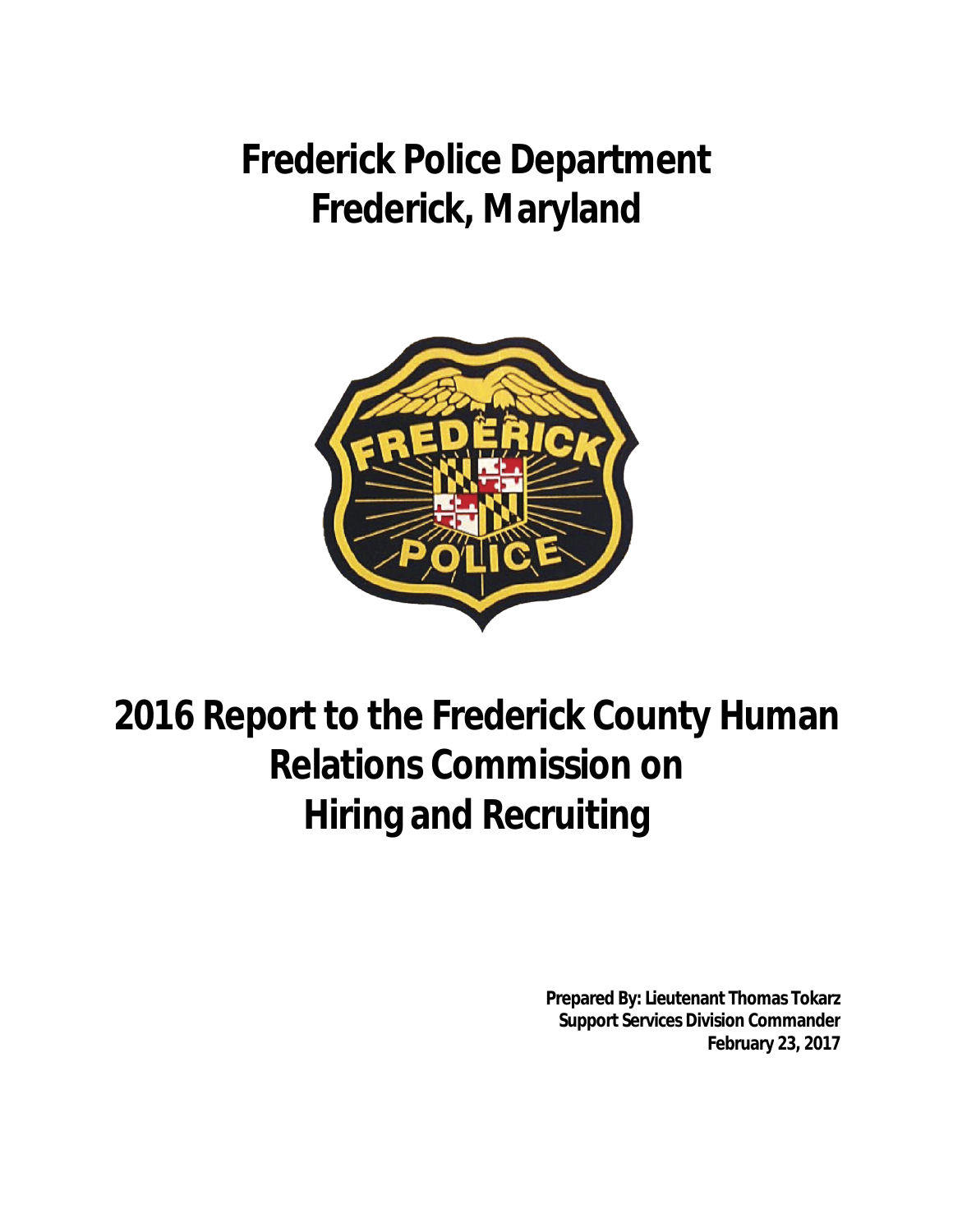# **Department Mission Statement**

*It isthe mission of the Frederick Police Department to safeguard lives and property, to reduce the incidence and fear of crime with impartiality and integrity, and to enhance public safety while partnering with our community to improve quality of life.*

# **Community Policing Mission Statement**

*A united partnership for our community, building collaborative and transparent relationships, with a focus on public safety, crime prevention, and quality of life.*

# **2016 Report to the Frederick County Human Relations Commission on Hiring and Recruiting:**

The Frederick Police Department is proud to present the 2016 Annual Report to the Frederick County Human Relations Commission. The purpose of this report is to keep the community informed about progress in the recruitment, selection, promotion, assignment, and retention of qualified police personnel for 2016. This report will be posted on our website for review by those that we serve. The report highlights the department's on-going effort to hire a diverse workforce for both sworn and civilian support positions.

This report details some of the initiatives taken by the Frederick Police Department in its goal to be a Police Department that is not only representative of the community it serves, but a department that is transparent, and one that continues to be an integral part of the community.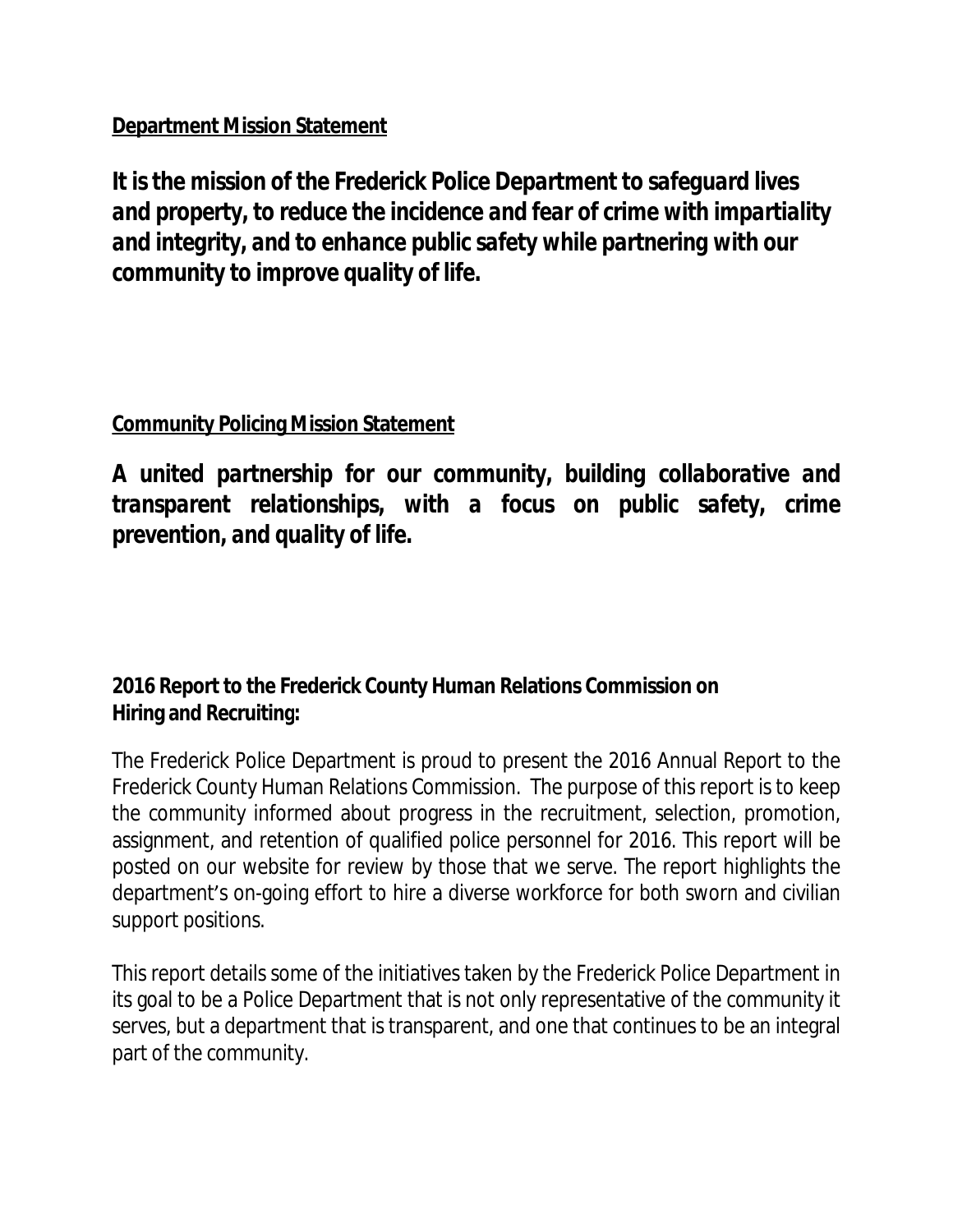# **Current Status of the Frederick Police Department:**

| 2016                     | <b>MALES</b> |                   |          | <b>FEMALES</b> |                |           |                |             |                |
|--------------------------|--------------|-------------------|----------|----------------|----------------|-----------|----------------|-------------|----------------|
| Sworn                    | Caucasian    |                   | African  | Hispanic       | Asian          | Caucasian | African        | Hispanic    | Native         |
| Personnel                |              |                   | American |                |                |           | American       |             | American       |
| <b>Officers</b>          | 79           |                   |          | 3              | $\overline{2}$ | 15        | $\overline{2}$ |             |                |
| Supervisory<br>(Cpl/Sgt) | 21           |                   |          | $\Omega$       | $\Omega$       | 4         | $\overline{0}$ | $\mathbf 0$ | $\overline{0}$ |
| Command<br>(Lt./Capt)    | 6            | Lt's<br>2 Captain |          | $\Omega$       | $\Omega$       | $\Omega$  | $\Omega$       | $\Omega$    | $\overline{0}$ |
|                          |              |                   |          |                |                |           |                |             |                |
| <b>Total</b>             | 108          |                   | q        | 3              | າ              | 19        | $\overline{2}$ |             |                |

Demographics Report as of December 31, 2016

| Caucasian               |     | 87.5% |
|-------------------------|-----|-------|
| <b>African American</b> |     | 7.5%  |
| <b>Hispanic</b>         |     | 3%    |
| Asian                   |     | 1%    |
| <b>Native American</b>  |     | 1%    |
| Total                   | 145 | 100%  |

Current Vacancies as of December 31, 2016 consisted of five Civilian Support positions.

# **Current Experience Level of Frederick Police Department Personnel:**

| <b>Years of Service</b> | Number of officers |
|-------------------------|--------------------|
| Less than 5             | 48                 |
| 5 to 10                 | 31                 |
| 10 to 15                | 33                 |
| 15 to 20                | 23                 |
| $20+$ years             | 10                 |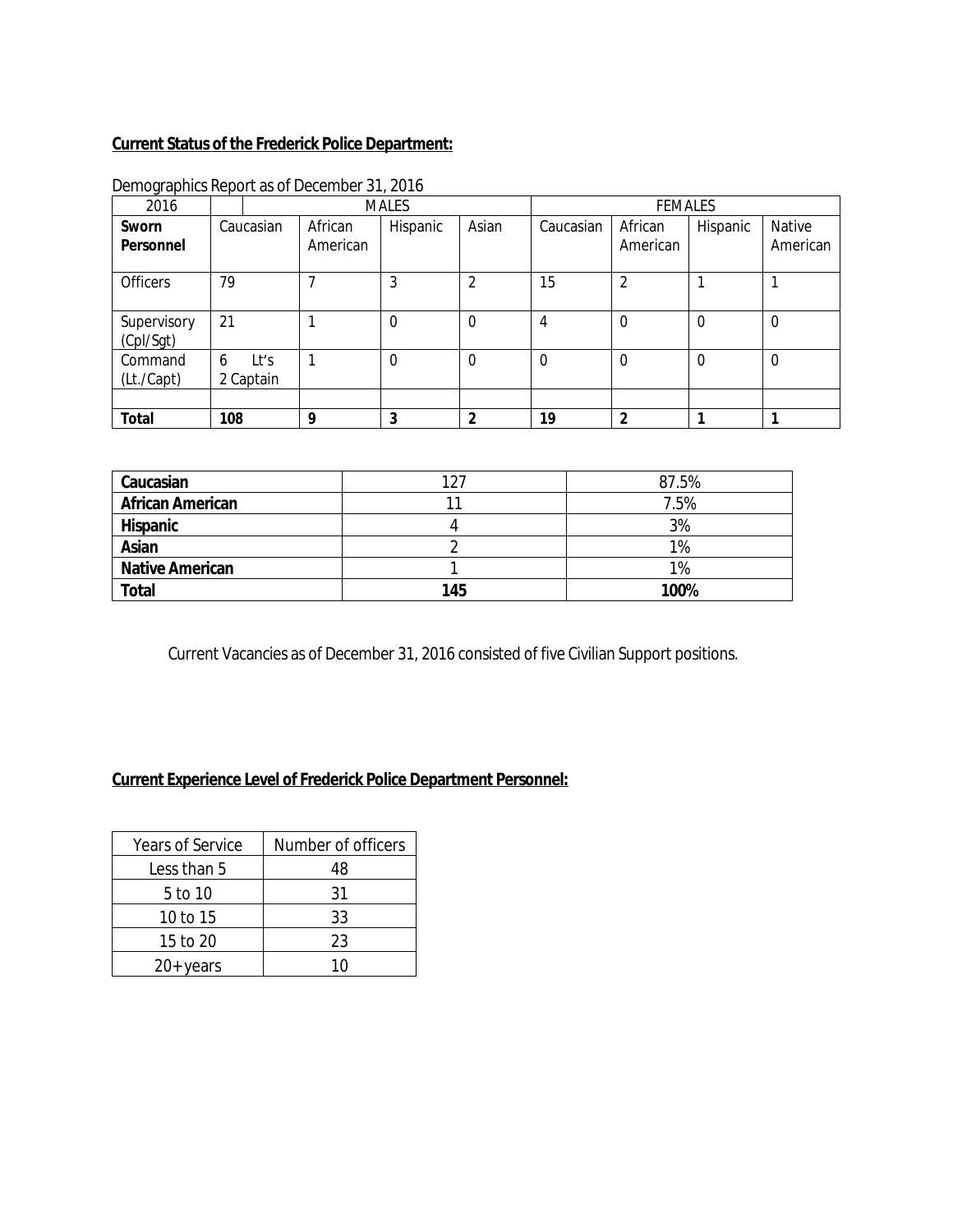### **Affirmative Action/Equal Employment Opportunities**

The Frederick Police Department is committed to attracting, selecting, and hiring candidates without discriminating against individuals for reasons of race, color, religion, sex, age, national origin, marital status, disability, and sexual orientation. The Frederick Police Department is an "Equal Opportunity Employer".

The department's Affirmative Action Plan is codified into specific General Orders that provide detailed information in regards to the hiring process of both Basic Recruit and Lateral police candidates. Our General Orders are available for review on the police department's website.

In March of 2016, the Frederick Police Department achieved accreditation through the Commission on Accreditation for Law Enforcement Agencies (CALEA), and highlights our commitment to policing excellence and demonstrates our adherence to Equal Employment Opportunity policies.

**Recruitment Plan –** Below are the recruitment events that were attended during 2016.

| January 18 <sup>th</sup> | Pittsburgh                       |
|--------------------------|----------------------------------|
| February 9th             | <b>Hood College</b>              |
| March 9th                | Monroeville PA                   |
| March 16th               | Mount St Mary's                  |
| March 31st               | John Jay College NY              |
| April 2nd                | Minority Health Fair             |
| April 13th               | <b>Carroll Community College</b> |
| June 25 <sup>th</sup>    | Frederick Pride Carroll Creek    |
| Sept 1st                 | Hood College fair                |
| Sept 21st                | FCC Coffee with a Cop            |
| Sept 29th                | John Jay College NY              |
| Oct 5 <sup>th</sup>      | <b>FCC Night Recruitment</b>     |
| Oct 11 <sup>th</sup>     | Universities at Shady Grove      |
| Oct 11 <sup>th</sup>     | Mount St Mary's Job Fair         |
| Oct 12 <sup>th</sup>     | WestPacs Monroeville PA          |
| Nov 2nd & 3rd            | Wash Co. tech school             |
| Nov 3rd                  | Andrews Air Force base           |
| Nov 14th                 | Hood College class               |

#### **2016 General Academy Application Background Information:**

| <b>Applied</b>          | 716 | 100% |
|-------------------------|-----|------|
| Caucasian               | 396 | 55%  |
| <b>African American</b> | 200 | 28%  |
| <b>Hispanic</b>         | 97  | 13%  |
| <b>Native American</b>  |     | 1%   |
| <b>Native Hawaiian</b>  |     | 1%   |
| Asian                   | 15  | 2%   |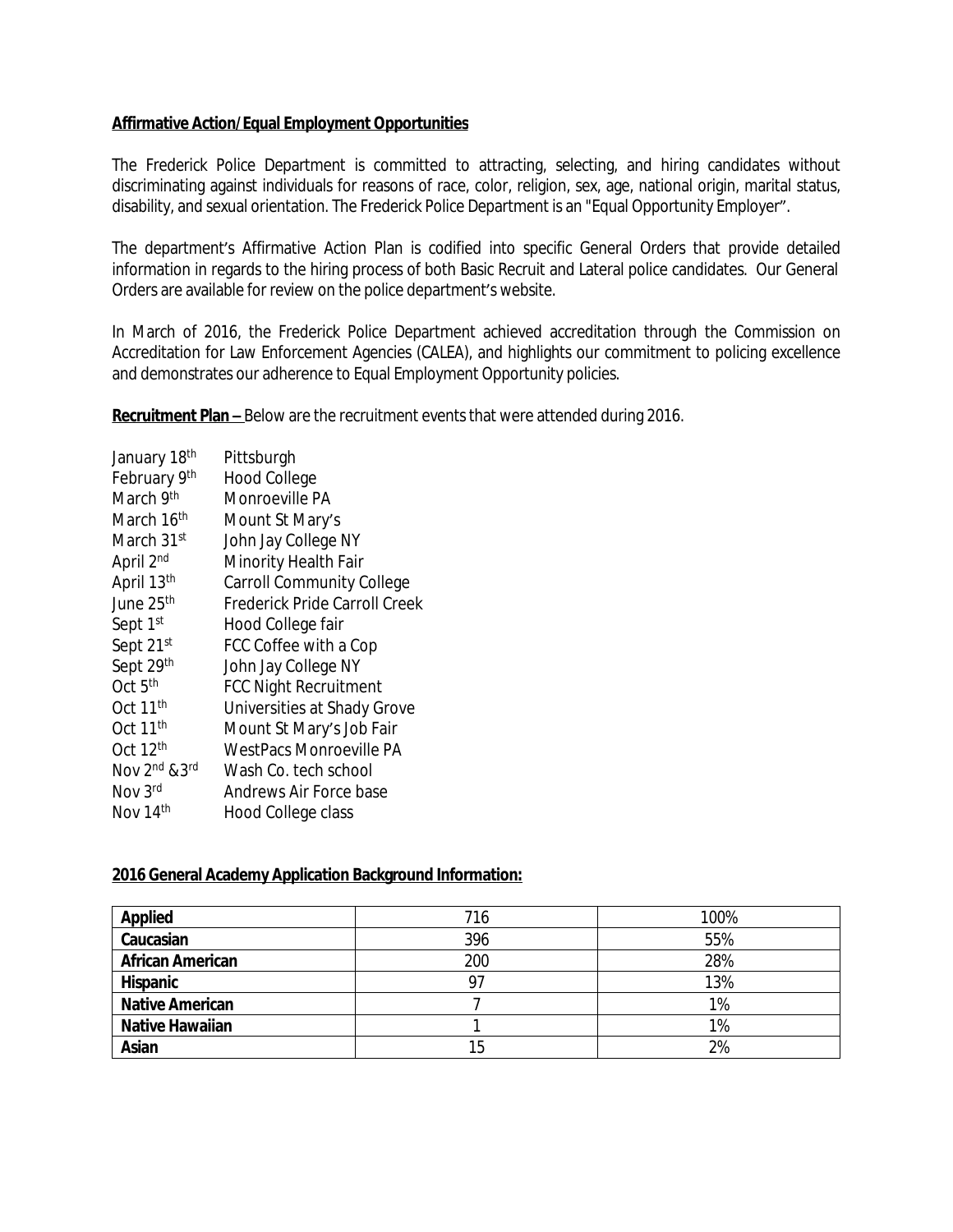# **58 th Entry Level Academy Hiring Process:**

| <b>Stage of Applicant</b> | <b>Applied</b> | <b>Attended</b> | Passed |
|---------------------------|----------------|-----------------|--------|
| <b>Orientation</b>        | 553            | 356             |        |
| <b>Written Test</b>       | 314            | 169             | 120    |
| <b>Panel Interview</b>    | 120            | 117             |        |
| Background                | 83             |                 |        |
| Investigation             |                |                 |        |
| Psychological             | 21             |                 |        |
| <b>Medical</b>            |                |                 |        |
| Selected                  | 15             |                 |        |

## **Selected for the 58 th Class**

9 Recruits Selected

| <b>Caucasian Males</b> | 67% |
|------------------------|-----|
| Caucasian Female       | 22% |
| Hispanic Male          | 11% |

#### **2016 Lateral Applicant Hiring Process:**

| <b>Applied</b>                         | 43                     |
|----------------------------------------|------------------------|
| <b>Written Testing</b>                 | <b>No Written Test</b> |
| <b>Panel Interview</b>                 |                        |
| <b>Psychological/Medical Screening</b> | 14                     |
| <b>Final Selection</b>                 |                        |

#### **The 4 Lateral Hires consisted of 2 Caucasian Males, 1 African American Male, 1 Asian Male**

#### **Entry and In-Service Level Sensitivity/Cultural Diversity Training by Specific Group:**

- Frederick Center LGBTQ training
- Bi-lingual training with Centro Hispano
- In-Service Training: 21<sup>st</sup> Century Policing
- Implicit Bias Training
- Ethical Leadership Training

#### **Screening of Applicants**

During the fall of 2016, Command Staff met with the Frederick Psychology Center, our contracted vendor for psychological screening for screening of our sworn candidates. The focus of this meeting was to ensure that the recommendations of the President's 21<sup>st</sup> Century Policing Task Force Report and Implicit Bias Training were updated for the testing and screening of our candidates.